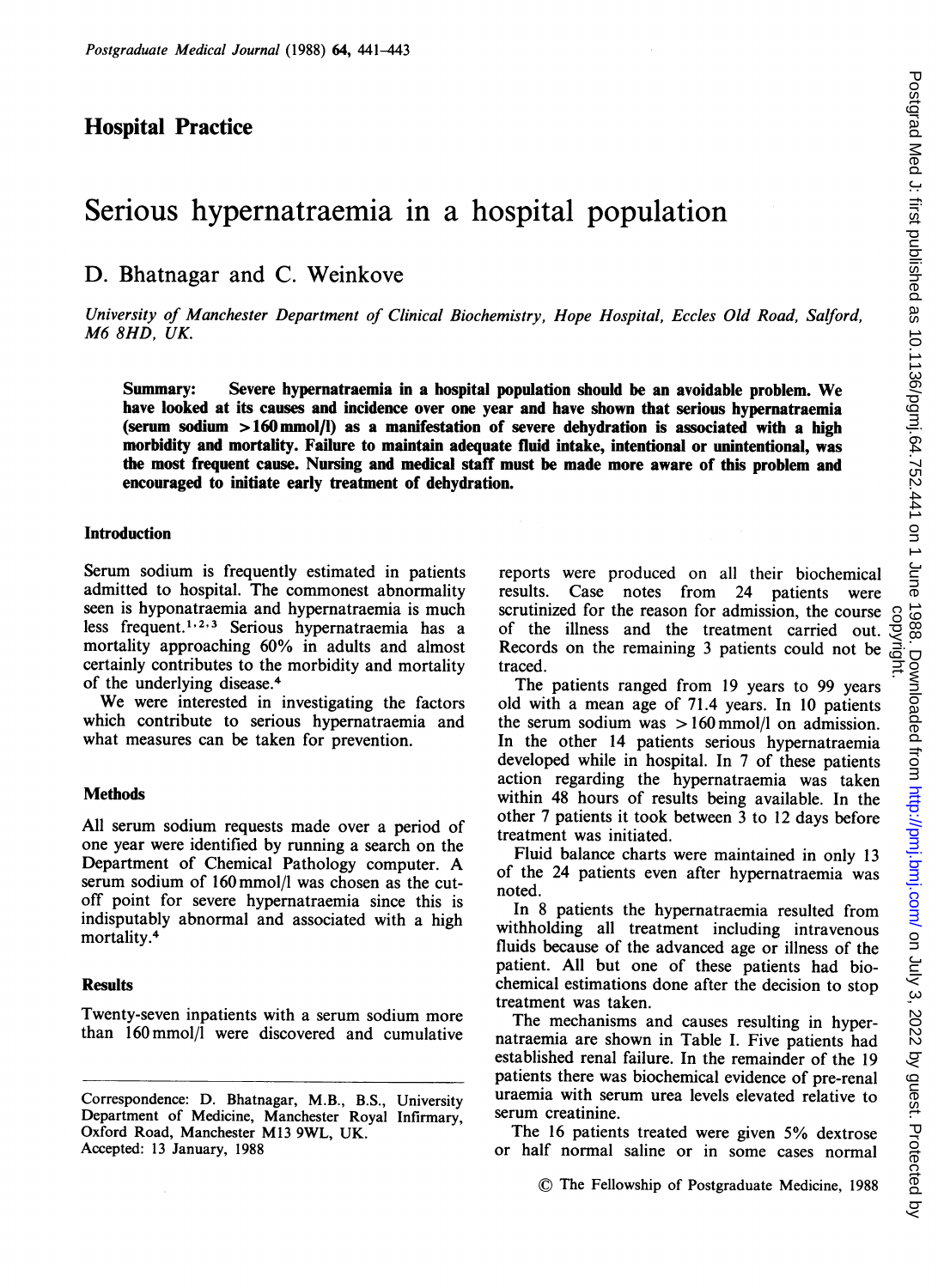Table <sup>I</sup> Mechanisms and causes of serious hypernatraemia (>160mmol/1) in 24 inpatients. (Note: most patients had more than one mechanism leading to hypernatraemia)

| Mechanism                         | Cause                           | Number<br>ot<br>patients |
|-----------------------------------|---------------------------------|--------------------------|
|                                   |                                 |                          |
| Coma                              | 4                               |                          |
| Depression                        |                                 |                          |
| B. Water loss due to              |                                 |                          |
| (a) Increased                     | Fever                           | 5                        |
| insensible<br>losses              | Tachypnoea                      | 8                        |
| (b) Diuresis                      | Diuretic overuse<br>Non-ketotic | 2                        |
|                                   | hyperglycaemia                  | 5                        |
| (c) Loss from<br>gastrointestinal | Diarrhoea<br>Rectovaginal       | 5                        |
| tract                             | fistula                         | 1                        |
| C. Essential<br>hypernatraemia    | Head injury                     |                          |
| D. Excessive salt<br>intake       | Nil                             | Nil                      |

saline. All showed clinical and biochemical improvement within <sup>3</sup> days of treatment, but <sup>11</sup> patients within this group died. In all 19 of the 24 patients died, including the 8 untreated patients.

# **Discussion**

The majority of our patients were hypernatraemic due to a water deficit. More than one mechanism was responsible for this, but poor fluid intake due to an altered sensorium and increased insensible water losses were most common. These are potentially remediable causes of hypernatraemia and should have been anticipated, especially in the confused and unconscious patients.

The other major mechanisms of hypernatraemia were fluid loss from the gastrointestinal tract and osmotic diuresis associated with non-ketotic hyper glycaemia.

The delay in diagnosis leading to severe hyper-<br>natraemia in 14 patients occurred despite natraemia in <sup>14</sup> patients occurred despite apparently constant nursing and medical care (as judged by documentation in the case notes) and the ready availability of biochemical results. This strongly suggests a lack of awareness of the problem of water balance. Further evidence of this was seen in diabetic patients where diabetic charts were filled in diligently, but fluid intake/output charts were not maintained or were incomplete.

Hypernatraemic dehydration in an institutionalized patient was considered to be an indicator of neglect in a study from California.5 Twenty-nine of 56 hypernatraemic patients admitted to 2 public hospitals over <sup>a</sup> 26 month period came from <sup>2</sup> nursing homes which later had their licences withdrawn. The seriousness of underlying disease may sometimes distract from attention to water balance. In 2 of our patients, one with complete heart block and the other with myocardial infarction, gross hypernatraemia and confusion resulted after small rises in plasma urea and sodium were ignored. Both these patients responded well on being given fluids.

Other factors could have led to severe hypernatraemia in our patients. The majority of our patients were elderly and as <sup>a</sup> group they are prone to dehydration following mild stress<sup>6</sup> and have reduced sensation of thirst.7 In the confused patient the desire to drink may not be apparent. Another, often ignored, cause of dehydration in the elderly is water loss due to an increase in ventilation following a chest infection or other disease leading to rapid respiration.<sup>8</sup>

The clinical features of dehydration are difficult to detect especially in the elderly.9 The more reliable signs, such as dry mucous membranes, may not appear until substantial water loss has occurred and serum sodium levels only begin to rise when about 3 litres of water have been lost.10

The best means of avoiding dehydration is increased awareness of the potential causes of water depletion such as infections, fever, diarrhoea. Simple measures such as fluid balance charts and careful observation may warn of impending dehydration. Nursing staff frequently bring to the attention of medical staff the changes in attention of medical staff the changes temperature, blood pressure, general condition or social circumstances. We feel they can help in the detection of dehydration. This is also suggested by Turner et al.<sup>11</sup> who reviewed current practices in maintaining hydration in a hospital population. They suggested the use of spot urine and serum osmolalities to assess early dehydration, although this may not be useful in every patient.

In the <sup>8</sup> untreated patients the question arises as to why the serum sodium measurements were made. There is debate amongst physicians whether terminal dehydration is painful.<sup>12,13</sup> In surveys in the United States it would seem that most physicians prefer to give intravenous fluids to a comatose dying patient'4 to try and maintain normal blood biochemistry.<sup>15</sup> However, it has been suggested that this may act as a barrier between patients and relatives and may divert attention from patient and family care.<sup>16</sup> We feel that doing tests in such circumstances is unnecessary unless some action is planned on the results obtained.